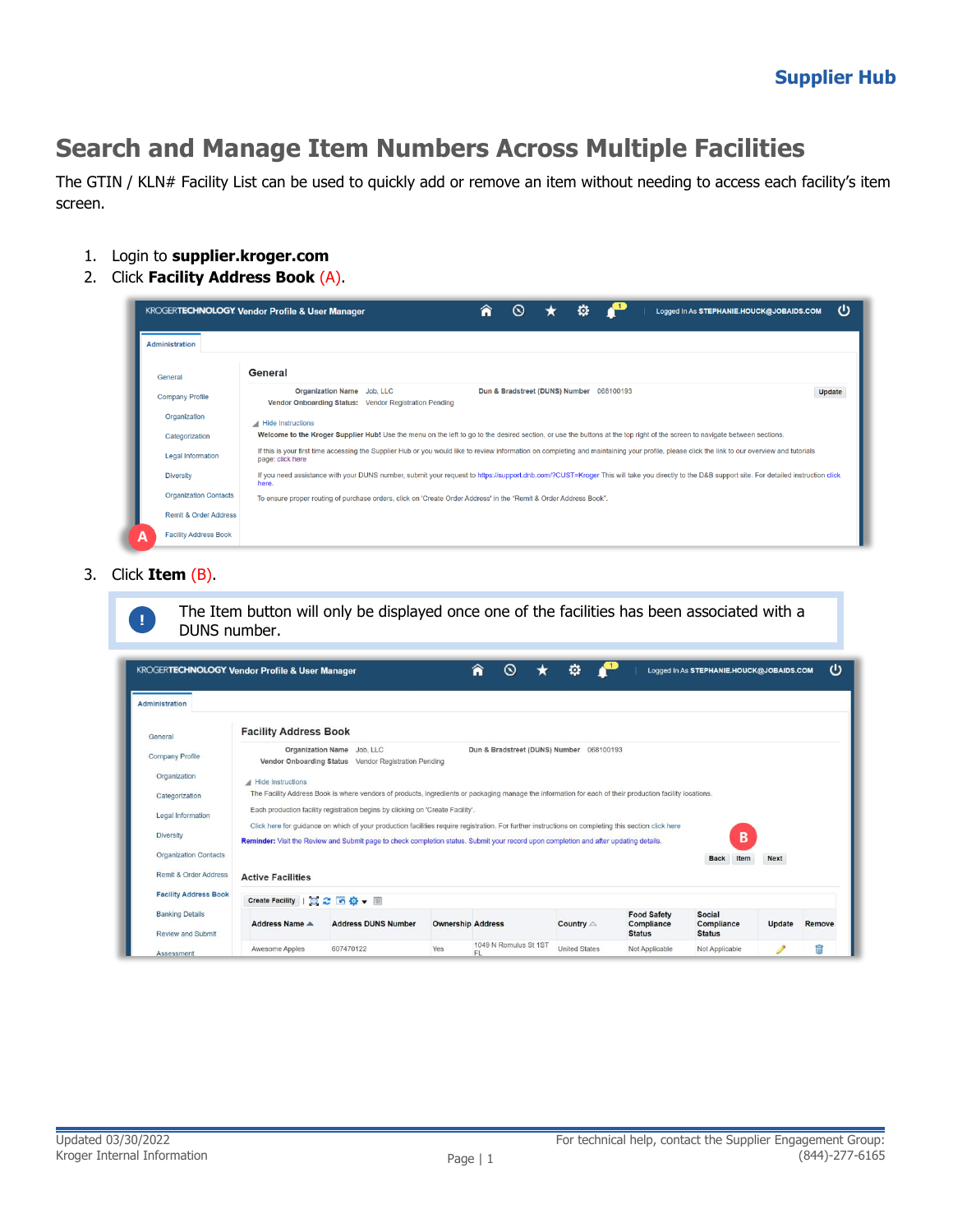## 4. Input the **GTIN/KLN#** (C).

**Note:** GTINS are 14 digits and assigned to finished products for resale. KLN#s are 6 digits and assigned to raw ingredients for manufacturing.

5. Click **Search** (D).

|                                                                                            | <b>KROGERTECHNOLOGY Vendor Profile &amp; User Manager</b>                                                                                      | ⋒ | $\odot$   | o |                | Logged In As STEPHANIE.HOUCK@JOBAIDS.COM | ധ             |
|--------------------------------------------------------------------------------------------|------------------------------------------------------------------------------------------------------------------------------------------------|---|-----------|---|----------------|------------------------------------------|---------------|
| <b>GTIN or KLN # - FACILITY LIST</b>                                                       |                                                                                                                                                |   |           |   |                |                                          | <b>Close</b>  |
| Organization Name Job, LLC                                                                 |                                                                                                                                                |   |           |   |                |                                          |               |
| Hide Instructions<br>If you are providing a new item to Kroger, enter the<br>GTIN or KLN # | Drdering Unit for Finished Products) or KLN (for Raw Materials) to associate that item to previously created facilities.<br>D<br><b>Search</b> |   |           |   |                |                                          |               |
| <b>Associated Facilities</b>                                                               | of TIP Update the facilities the currently manufacture, produce or process the GTIN or KLN # for Kroger.                                       |   |           |   |                |                                          |               |
| 画 2 回 ※ ▼ 画<br><b>Address Name</b>                                                         | <b>Address DUNS Number</b>                                                                                                                     |   | Ownership |   | <b>Address</b> | Country                                  | <b>Delete</b> |
| No search conducted.                                                                       |                                                                                                                                                |   |           |   |                |                                          |               |

**Note:** The **Associated Facilities table** (E) displays the facilities the item is currently associated with. The **Potential Associated Facilities table** (F) displays the facilities the item is **not** currently associated with.

6. Use the below table to determine the next step:

| To:                            | Do this:                                                                                                                                                                                   |
|--------------------------------|--------------------------------------------------------------------------------------------------------------------------------------------------------------------------------------------|
| Delete an item from a facility | Click the <b>delete icon</b> $(G)$ and continue to <b>step 7</b> .                                                                                                                         |
| Add an item to a facility      | Click the <b>add icon</b> $(H)$ and go to <b>step 10</b> .<br>By adding an item, you agree that the item is currently<br>produced, manufactured, or processed for Kroger at this facility. |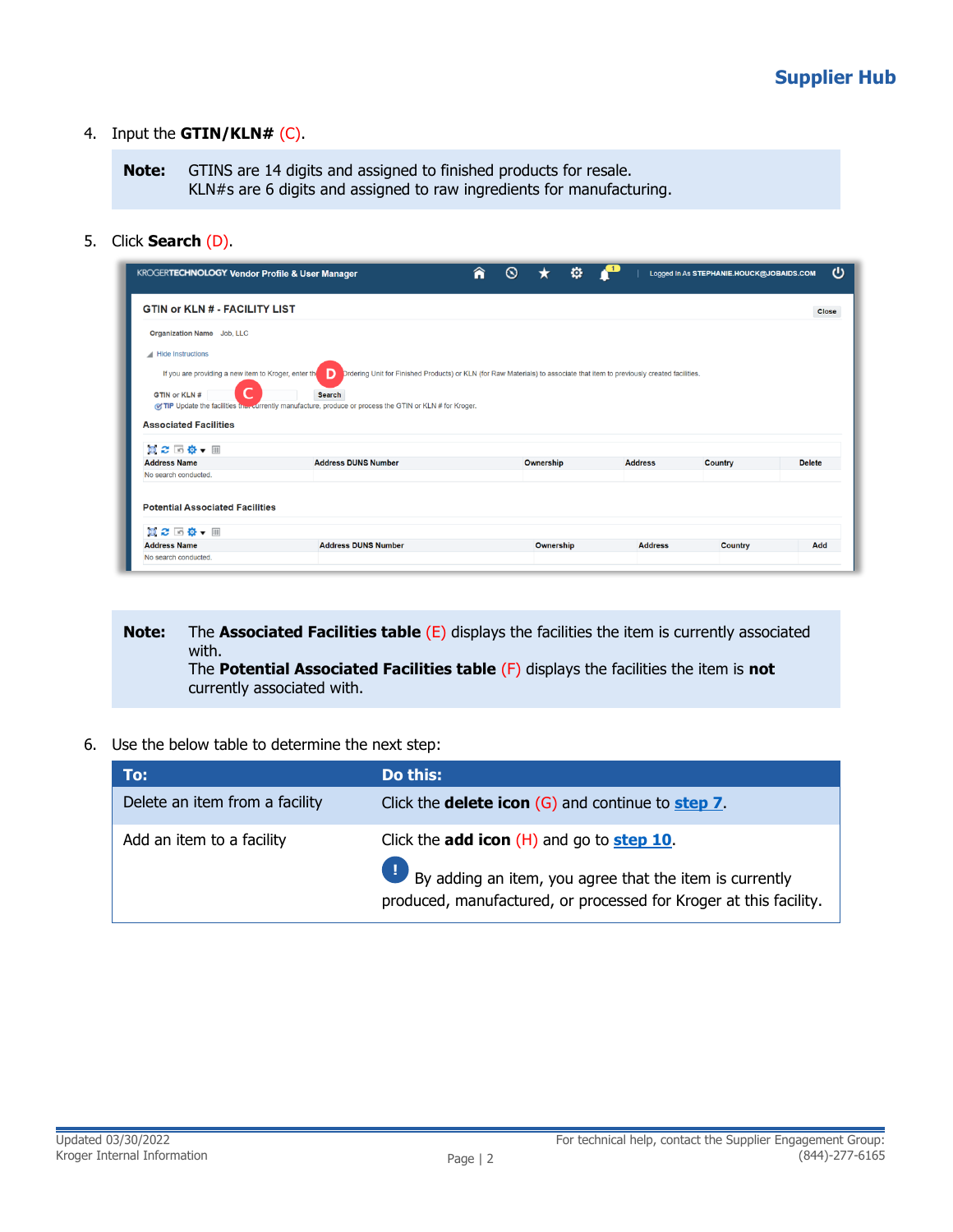## **Supplier Hub**

| 真 2 回 章 ▼ 画                                                             |                            |           |                 |                          |           |               |
|-------------------------------------------------------------------------|----------------------------|-----------|-----------------|--------------------------|-----------|---------------|
| <b>Address Name</b>                                                     | <b>Address DUNS Number</b> | Ownership | <b>Address</b>  |                          | Country   | <b>Delete</b> |
| <b>Awesome Apples</b>                                                   | 607470122                  | Y         |                 | 1049 N Romulus St 1ST FL | <b>US</b> |               |
| Minhou Minxing                                                          | 970945425                  | Y         | Marcos Paz 2576 |                          | <b>AR</b> | Ħ             |
| <b>Potential Associated Facilities</b><br>真ご回り、皿<br><b>Address Name</b> | <b>Address DUNS Number</b> |           | Ownership       | <b>Address</b>           | Country   | Add           |
|                                                                         |                            |           |                 |                          |           |               |

<span id="page-2-0"></span>7. Click **Yes** (I).

| <b>Warning</b> |                                                                                               |    |     |
|----------------|-----------------------------------------------------------------------------------------------|----|-----|
| proceed?       | The association between this facility and the item is being deleted. Are you sure you want to |    |     |
|                |                                                                                               | No | Yes |

**Note:** There must be at least one facility associated with an item. If a facility is the last remaining address associated with the item, you will not be able to remove it. If a facility no longer supplies the item to Kroger, it should be removed from the item system. If you are unsure how to do this, reach out to your primary Kroger contact.

8. The item will be deleted and now the facility is displayed in the **Potential Associated Facilities table** (J).

| 真之 「尊・画             |                            |              |                          |         |               |
|---------------------|----------------------------|--------------|--------------------------|---------|---------------|
| <b>Address Name</b> | <b>Address DUNS Number</b> | Ownership    | <b>Address</b>           | Country | <b>Delete</b> |
| Minhou Minxing      | 970945425                  | $\checkmark$ | Marcos Paz 2576          | AR      | Πī            |
| <b>Address Name</b> | <b>Address DUNS Number</b> | Ownership    | <b>Address</b>           | Country | Add           |
| Awesome Apples      | 607470122                  | Y            | 1049 N Romulus St 1ST FL | US      | 晟             |
|                     |                            |              |                          |         |               |